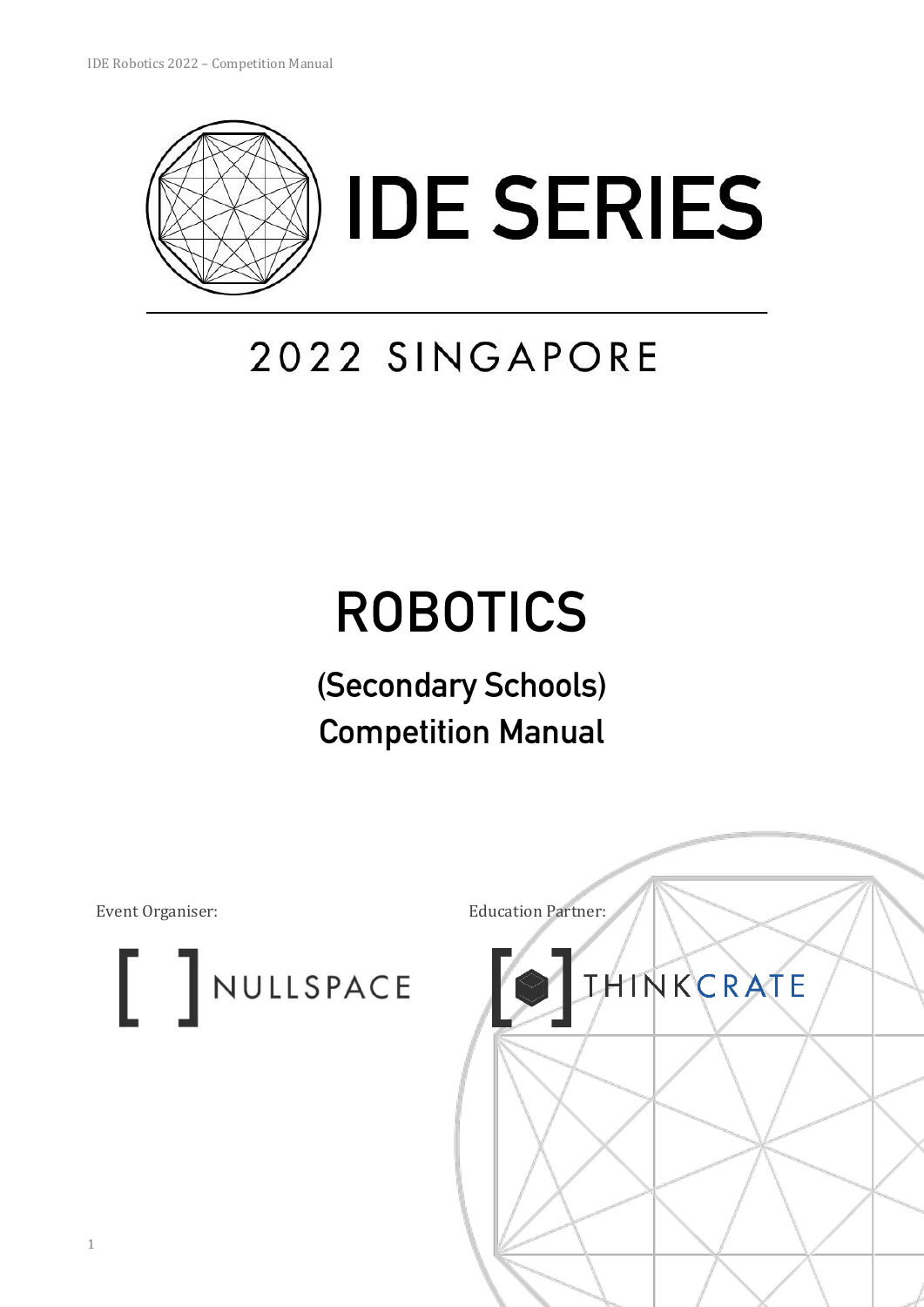## **PREFACE**

In the land of Pythagorea, transport is becoming more efficient. People are opting not to drive, but are instead taking public transport, and this has made the land's transport network far more environmentally sustainable.

One problem still remains. People with disabilities still find it difficult to get around, especially on public transport. This is because transferring from bus to train, or transferring between trains is difficult especially when it is congested.

The Government has ordered an initiative where people with disabilities can be transported automatically using robots, and these people can be automatically moved from bus stop to train station and vice versa. However, building and programming such a perfect robot seems like a daunting task. There is zero space for error. Robots need to be precise enough to deliver the people safely, whilst also going to the correct place. Will the young robotics engineers in Pythagorea succeed? Or will the experiment end up as a waste of resources?

Read on to find out more…….

Note that this manual is not the final competition rules - those will be released only on the actual competition day itself. This manual is meant to give you enough details to design and plan how to execute the mission.

During the actual competition day itself, you will be expected to adapt your robot build and code to the new rules/requirements accordingly, but you may design, build and pre-program a robot based upon the details outlined in this document.

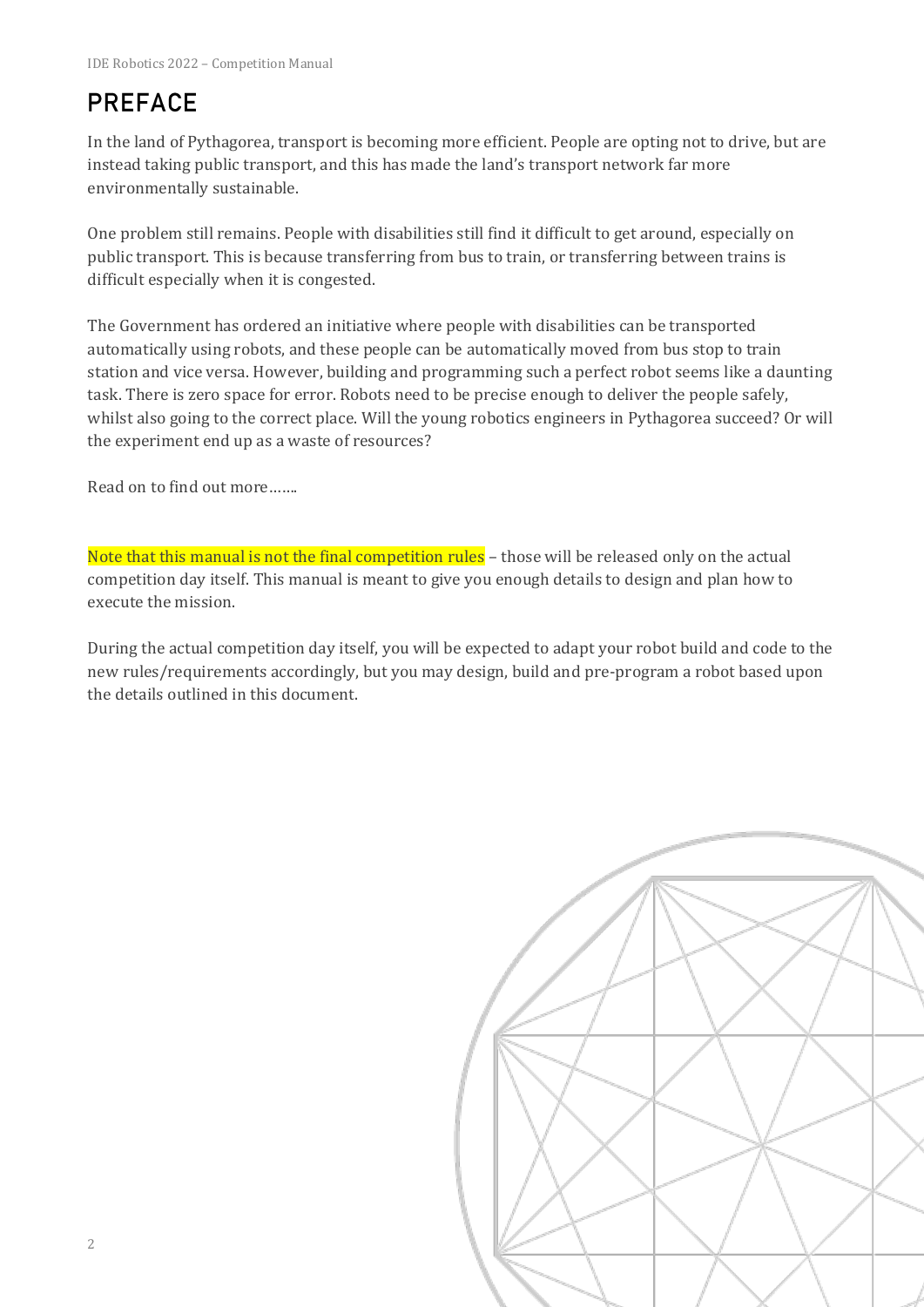### **IDE ROBOTICS 2022 PLAYFIELD**



Download printable playfield design from[: https://ideseries.org/ide2022/](https://ideseries.org/ide2022/)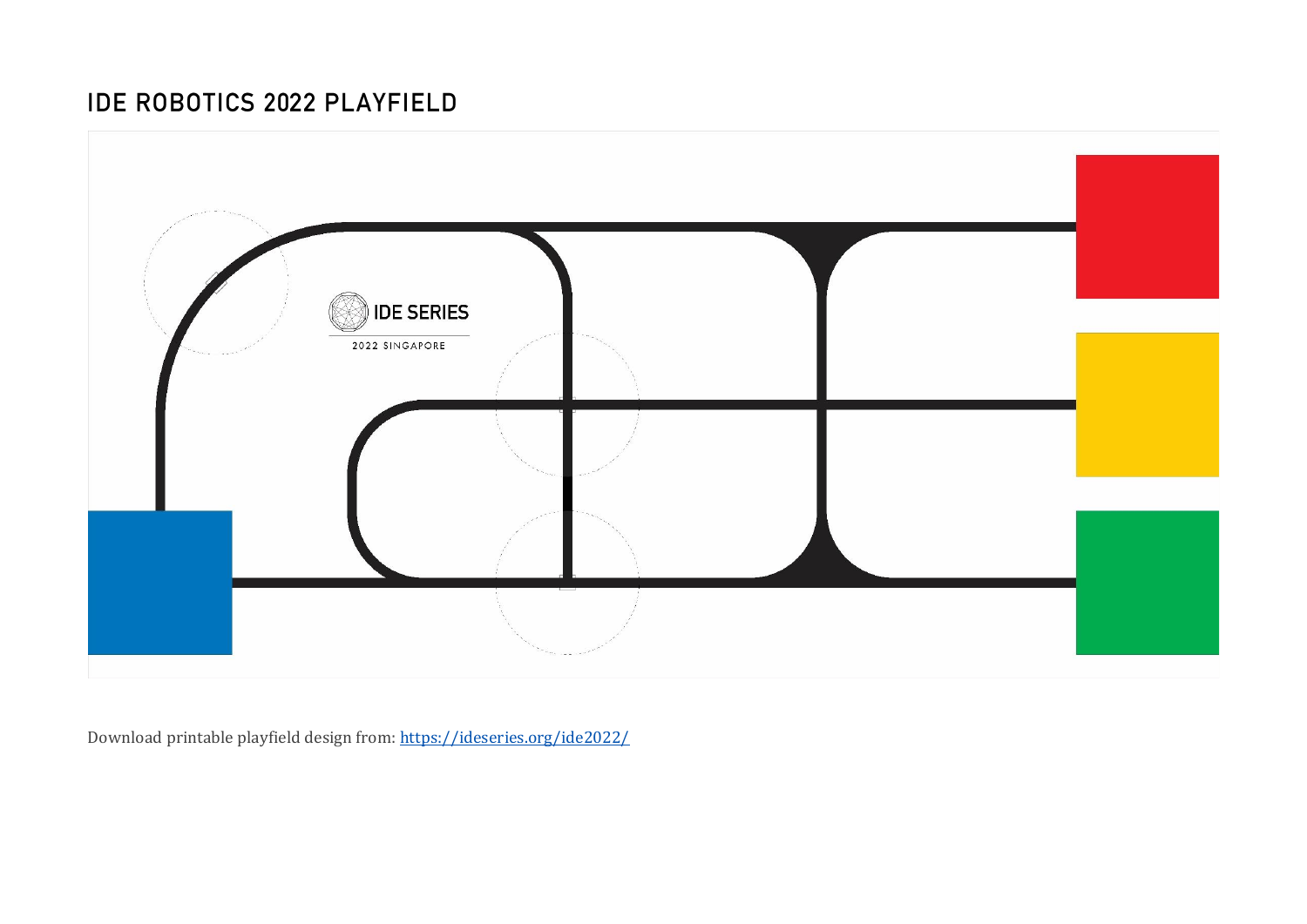## **GAME PLAY**

#### **Crucial Skills necessary**

- 1) Robot will need to build an attachment which is able to lift LEGO Props that look like this:
- 2) Robot will need to be able to navigate the playfield by following lines on the playfield.
- 3) Robot will need to scan the colour of the bricks and take different actions based on the colour.



#### **Released Objectives**

Based on the Playfield Map released thus far, the robot should be able to accomplish the following:

- 1) Navigate the black lines to move to each of the coloured zones.
- 2) Use a lifting mechanism to collect and lift each of the LEGO Props
- 3) Scan the colour of the LEGO Props and take different actions depending on the colour.

Note: These are not the full details of the competition. The full details will only be released during the competition itself.

#### **Playfield and Logistics**

All participating organisations must possess 1 playfield in order to participate. You may purchase the playfield from us. Alternatively, the playfield will be uploaded to the IDE website, and you may engage your own printing services to have the playfield printed.

All participating organisations must possess the LEGO® brick props necessary for the mission as stated below. If your organisation possesses one standard WRO Brick set, you will have sufficient bricks in the set. Alternatively, you may purchase the LEGO props required for \$25.

|                | 2 X 4 Brick | 1 X 6 Brick |             |  |
|----------------|-------------|-------------|-------------|--|
| Red            | 7 pieces    | 8 pieces    |             |  |
| Blue           | 7 pieces    | 8 pieces    |             |  |
| Green          | 7 pieces    | 8 pieces    |             |  |
| Yellow         | 7 pieces    | 8 pieces    |             |  |
|                |             |             | 2 X 4 brick |  |
| 1 X 6 brick    |             |             |             |  |
| $\mathfrak{Z}$ |             |             |             |  |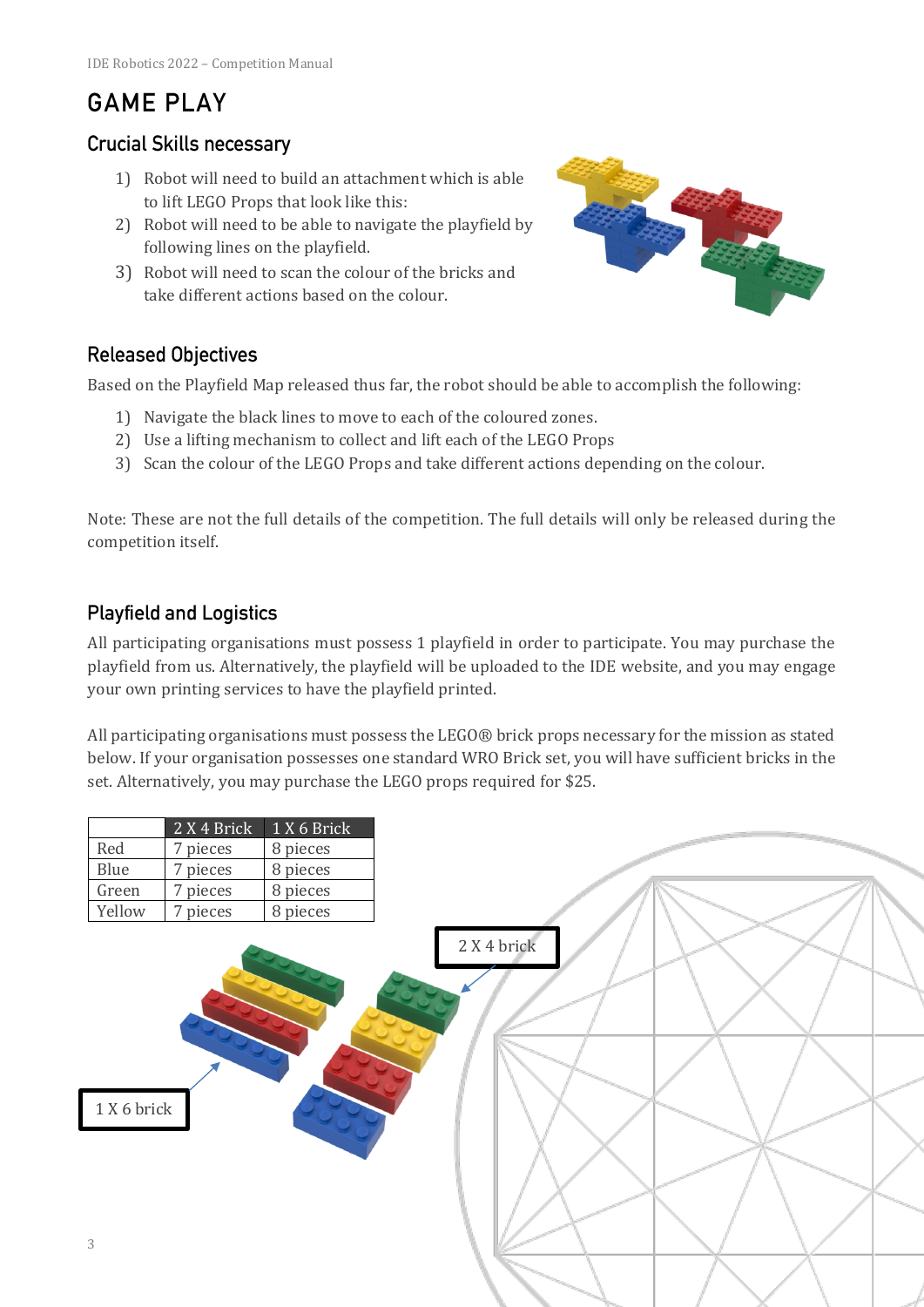## **COMPETITION RULES**

#### General:

- 1. No external help is to be rendered in this competition. This includes receiving direction, contribution, construction of any kind from the team mentor or any party or person not registered as a member of the team. Failure to comply with this rule will be dealt seriously and may result in the team's disqualification.
- 2. Teams should prepare and bring all the equipment, software and portable computers they need during the tournament.
- 3. Testing playfields will be set up for practice prior to the competition. Teams will queue up in an orderly manner and to refrain from hogging the playfields.
- 4. All decisions by the competition officials and organising parties are final.

#### **Parts and Size Restrictions**

- 1. Teams are expected to use their own LEGO® Spike Prime, EV3 or NXT sets, batteries and laptops.
- 2. The robots must use parts solely from LEGO® Sets. Teams are allowed to use only one controller (SPIKE Prime, EV3 or NXT). The number of motors or sensors is restricted only by the number which the controller/hub can handle (e.g., 4 Motors and 4 Sensors for EV3, or 6 motors/sensors for SPIKE Prime). Multiplexers will not be allowed. The number of parts is not limited as long as they are LEGO® parts.
- 3. Mixing of parts from all 3 platforms (NXT / EV3 / SPIKE Prime) is allowed.
- 4. Robots will be inspected before each run. Teams with parts which do not comply to the rules will be disqualified.
- 5. The size of the robot and its extension as a whole will be strictly limited to **250mm x 250mm x 250mm**.
- 6. No form of remote control or wireless programming is allowed during the course of the run of the robot.
- 7. Only NI Labview, Robolab™, LEGO® Mindstorms® EV3, NXT, EV3 Classroom or Spike Prime programming platforms are accepted.